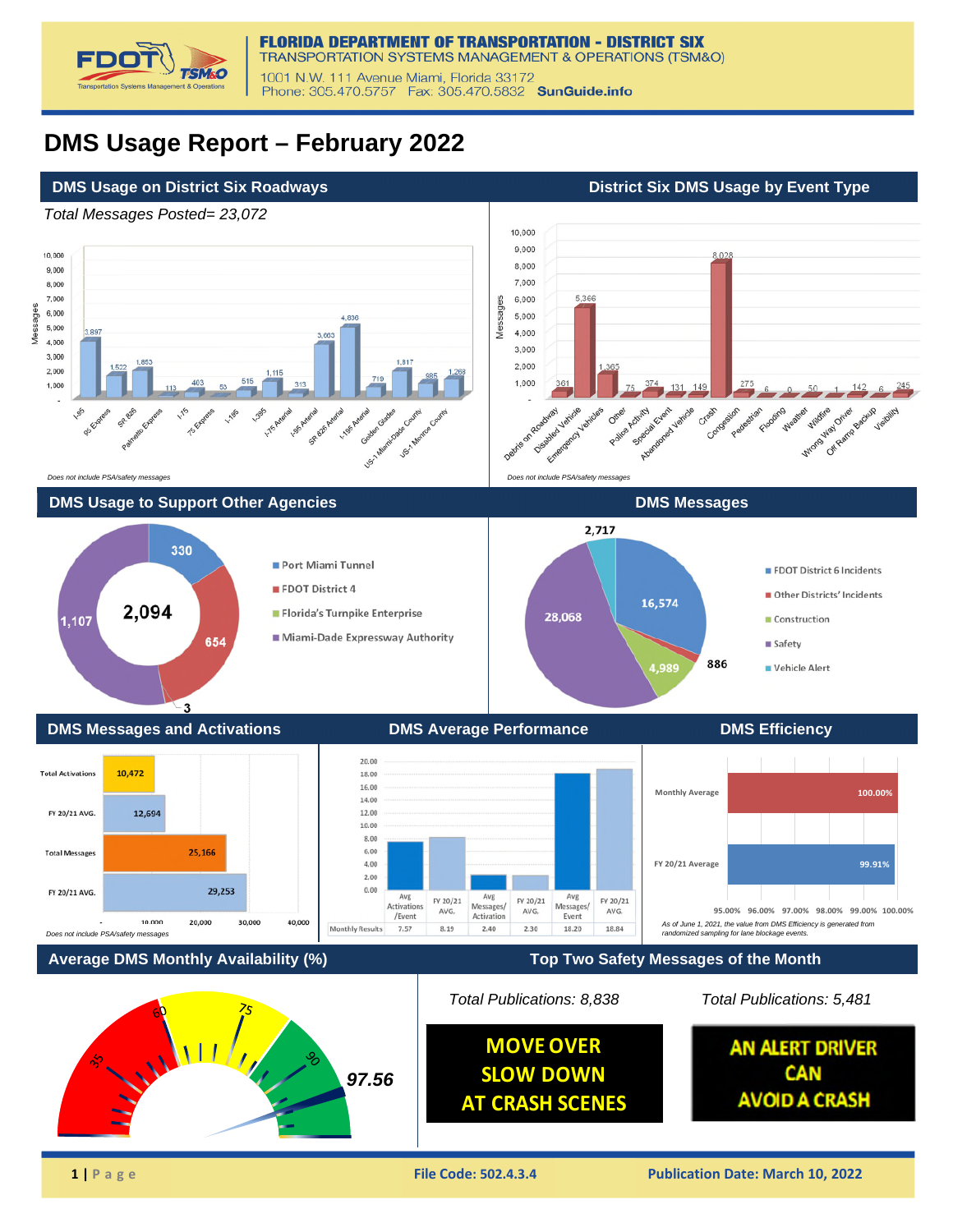

## **DMS Usage by Roadway (***Limited Access Facilities)*

| Roadway         | ID             | Location                          | # of<br><b>Activations</b> | # of<br><b>Messages</b> | <b>Duration</b><br>(Hr:Min:Sec) | <b>Availability</b> |
|-----------------|----------------|-----------------------------------|----------------------------|-------------------------|---------------------------------|---------------------|
|                 | $\mathbf{1}$   | I-95 NB beyond NW 103 St          | 130                        | 323                     | 170:31:35                       | 98.19%              |
|                 | 22             | I-95 NB south of NW 62 St         | 121                        | 333                     | 166:46:34                       | 98.28%              |
|                 | $75***$        | I-95 NB before SR 112             | 210                        | 518                     | 327:34:15                       | $N/A$ **            |
|                 | 77             | I-95 NB beyond SW 8 St            | 287                        | 770                     | 1066:19:57                      | 98.12%              |
|                 | $\overline{2}$ | I-95 SB north of Ives Dairy Rd    | 170                        | 384                     | 287:53:00                       | 100.00%             |
| $1 - 95$        | 3              | I-95 SB north of Miami Gardens Dr | 217                        | 516                     | 302:33:24                       | 100.00%             |
| <b>MAINLINE</b> | 095NB013.5LL   | I-95 NB north of NW 173 St        | 63                         | 177                     | 133:42:12                       | 100.00%             |
|                 | 20             | I-95 SB south of NW 119 St        | 130                        | 384                     | 532:41:14                       | 98.44%              |
|                 | 21             | I-95 SB south of NW 62 St         | 182                        | 466                     | 668:34:55                       | 98.28%              |
|                 | $74***$        | I-95 SB beyond of SR 112          | 177                        | 416                     | 524:34:14                       | $N/A$ **            |
|                 | 76             | I-95 SB before Rickenbacker Cswy  | 31                         | 61                      | 100:08:39                       | 98.28%              |
|                 |                | <b>I-95 MAINLINE SUBTOTAL</b>     | 1718                       | 4348                    | 4281:19:59                      | 98.84%              |
|                 | 95X40          | 95X NB at NW 62nd St              | 116                        | 231                     | 167:00:57                       | 98.29%              |
|                 | 95X45          | 95X NB at NW 125th St             | 130                        | 309                     | 174:18:35                       | 98.35%              |
| 95              | 95XSB45        | 95X SB at NW 62nd St              | 148                        | 339                     | 370:08:49                       | 100.00%             |
| <b>EXPRESS</b>  | 95XSB50        | 95X SB at NW 125th St             | 115                        | 216                     | 184:40:25                       | 99.57%              |
|                 | 095SB014.6-EL  | 95X SB at Miami Gardens Dr        | 222                        | 458                     | 317:14:41                       | 100.00%             |
|                 | 095NB014.8-EL  | 95X SB north of Miami Gardens Dr  | 48                         | 121                     | 122:24:27                       | 100.00%             |
|                 |                | <b>95 EXPRESS SUBTOTAL</b>        | 779                        | 1674                    | 1335:47:54                      | 99.37%              |
|                 | $\overline{4}$ | SR 826 EB east of NW 67 Ave       | 46                         | 84                      | 107:28:16                       | 100.00%             |
|                 | 5              | SR 826 EB east of NW 37 Ave       | 219                        | 546                     | 329:08:46                       | 100.00%             |
|                 | 826NB014.38    | SR 826 NB beyond NW 122 St        | 59                         | 137                     | 123:52:18                       | 99.92%              |
|                 | 15             | SR 826 WB beyond NW 17 Ave        | 22                         | 50                      | 15:56:28                        | 100.00%             |
|                 | 17             | SR 826 WB beyond NW 47 Ave        | 64                         | 99                      | 38:49:18                        | 100.00%             |
|                 | 19             | SR 826 WB beyond NW 67 Ave        | 101                        | 194                     | 140:01:55                       | 100.00%             |
| SR 826 &        | 826NB010.36    | SR 826 NB before NW 58 St         | 73                         | 132                     | 105:30:24                       | 100.00%             |
| <b>PALMETTO</b> | 826SB013.74    | SR 826 SB before NW 103 St        | 67                         | 116                     | 96:36:55                        | 100.00%             |
| <b>EXPRESS</b>  | 826SB10.99     | SR 826 SB before NW 58 St         | 74                         | 145                     | 115:42:11                       | 100.00%             |
|                 | 826NB008.48    | SR 826 AT NW 25 ST                | 67                         | 117                     | 95:10:42                        | 99.55%              |
|                 | 826ELSB010.84  | SR 826 AT NW 66 ST                | 59                         | 86                      | 105:40:37                       | 98.21%              |
|                 | 826ELNB013.55  | SR 826 AT NW 108 ST               | 19                         | 32                      | 75:05:36                        | 97.54%              |
|                 | 826NB1.3-LL    | SR 826 NB before SW 72 St         | 49                         | 112                     | 94:23:50                        | 100.00%             |
|                 | 826NB4.8-LL    | SR 826 NB at SW 24 St             | 130                        | 275                     | 397:44:03                       | 97.59%              |
|                 | 826SB8.8-LL    | SR 826 SB at NW 36 St             | 139                        | 294                     | 422:49:55                       | 100.00%             |
|                 |                | <b>SR 826 SUBTOTAL</b>            | 1188                       | 2419                    | 2264:01:14                      | 99.52%              |
|                 | 075NB002.68    | I-75 NB before Miami Gardens Dr   | 24                         | 47                      | 86:38:55                        | 100.00%             |
|                 | 075SB002.70    | I-75 SB before Miami Gardens Dr   | 81                         | 195                     | 134:33:19                       | 99.80%              |
|                 | 075NB001.32    | <b>I-75 AT NW 89 AVE</b>          | 24                         | 43                      | 84:59:51                        | 100.00%             |
| $I - 75 & 75$   | 075SB001.29    | I-75 SB ramp from NW 138 St       | 87                         | 221                     | 141:50:30                       | 100.00%             |
| <b>EXPRESS</b>  | 75SB000.4-LL   | I-75 SB before HEFT               | 35                         | 55                      | 100:27:37                       | 100.00%             |
|                 | 75SB004.1-LL   | I-75 SB South of Miami Gardens Dr | 71                         | 141                     | 104:09:47                       | 100.00%             |
|                 |                | <b>I-75 SUBTOTAL</b>              | 322                        | 702                     | 652:39:59                       | 99.97%              |
| $1 - 195$       | 57             | I-195 EB before North Miami Ave   | 48                         | 96                      | 129:28:00                       | 100.00%             |
| <b>MAINLINE</b> | 105            | I-195 WB before Alton Rd          | 172                        | 427                     | 241:08:34                       | 100.00%             |
|                 |                | <b>I-195 MAINLINE SUBTOTAL</b>    | 220                        | 523                     | 370:36:34                       | 100.00%             |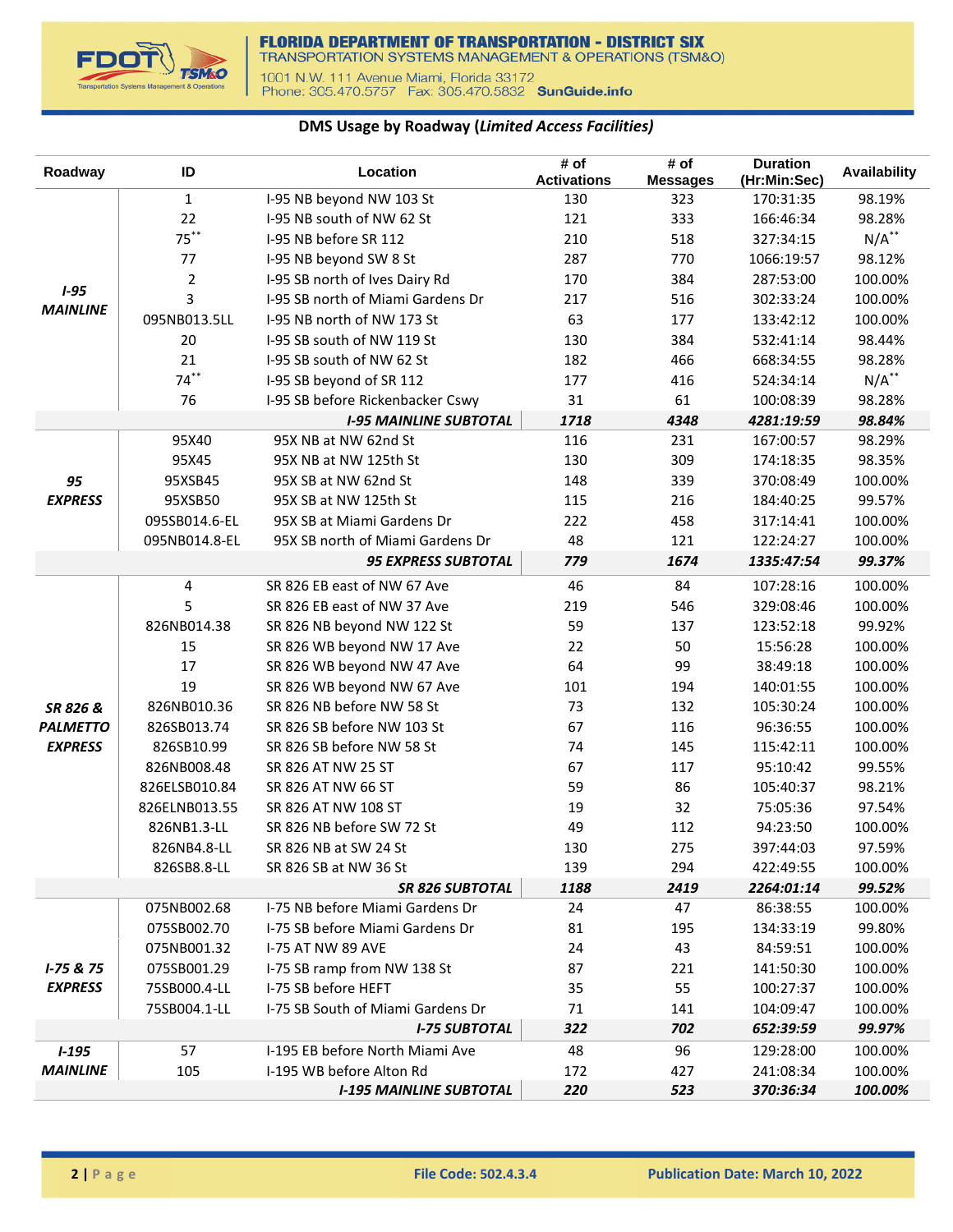

## **FLORIDA DEPARTMENT OF TRANSPORTATION - DISTRICT SIX**<br>TRANSPORTATION SYSTEMS MANAGEMENT & OPERATIONS (TSM&O)

1001 N.W. 111 Avenue Miami, Florida 33172<br>Phone: 305.470.5757 Fax: 305.470.5832 SunGuide.info

| I-395 | 886WB | Port Blyd WB before US-1           | 195  | 523   | 1021:29:41  | 94.32% |
|-------|-------|------------------------------------|------|-------|-------------|--------|
|       | 104   | 1-395 WB at Watson Island          | 292  | 757   | 1212:06:49  | 97.76% |
|       |       | I-395 SUBTOTAL                     | 487  | 1280  | 2233:36:30  | 96.04% |
|       |       | LIMITED ACCESS FACILITIES SUBTOTAL | 4714 | 10946 | 11138:02:10 | 99.26% |

## **DMS USAGE BY ROADWAY (ARTERIALS)**

| Roadway            | ID            | Location                                  | # of<br><b>Activations</b> | # of<br><b>Messages</b> | <b>Duration</b><br>(Hr:min:ss) | <b>Availability</b> |
|--------------------|---------------|-------------------------------------------|----------------------------|-------------------------|--------------------------------|---------------------|
|                    | 109           | Ives Dairy EB Rd before I-95              | 124                        | 323                     | 164:07:23                      | 99.11%              |
|                    | 113           | Ives Dairy Rd WB before I-95              | 124                        | 326                     | 165:35:06                      | 100.00%             |
|                    | 110           | Miami Gardens Dr EB before I-95           | 146                        | 422                     | 173:31:45                      | 98.90%              |
| $1 - 95$           | 111           | Miami Gardens Dr WB before I-95           | 154                        | 448                     | 174:34:52                      | 99.34%              |
| <b>ARTERIAL</b>    | 112           | NW 103 St EB before I-95                  | 200                        | 589                     | 612:10:05                      | 98.11%              |
|                    | 106           | NW 79 St EB before I-95                   | 236                        | 650                     | 688:02:49                      | 98.26%              |
|                    | 107           | NW 54 St EB before I-95                   | 267                        | 694                     | 726:45:37                      | 98.36%              |
|                    | 108           | SW 8 St EB before I-95                    | 167                        | 478                     | 722:45:55                      | 98.34%              |
|                    |               | <b>I-95 ARTERIAL SUBTOTAL</b>             | 1418                       | 3930                    | 3427:33:32                     | 98.80%              |
|                    | 6             | SR 826 WB west of NE 2nd Ave              | 223                        | 613                     | 326:14:51                      | 100.00%             |
| <b>GOLDEN</b>      | 7             | Turnpike SB to Golden Glades              | 205                        | 559                     | 284:14:48                      | 99.39%              |
| <b>GLADES</b>      | $9^*$         | US-441 NB at TRI-Rail                     | 43                         | 124                     | 55:46:37                       | 62.92%*             |
| <b>INTERCHANGE</b> | $10^+$        | SR 9 NB before Park & Ride                | 62                         | 193                     | 104:01:02                      | $N/A^+$             |
|                    | 8             | US-441 SB at NW 179 St                    | 177                        | 442                     | 268:21:03                      | 100.00%             |
|                    |               | <b>GOLDEN GLADES INTERCHANGE SUBTOTAL</b> | 710                        | 1931                    | 1038:38:21                     | 90.58%              |
|                    | SW24EB        | SW 24 St EB before SR 826                 | 93                         | 168                     | 113:01:40                      | 100.00%             |
|                    | SW24WB        | SW 24 St WB before SR 826                 | 93                         | 168                     | 113:01:50                      | 97.87%              |
|                    | SW40EB        | SW 40 St EB before SR 826                 | 72                         | 155                     | 108:44:22                      | 100.00%             |
|                    | SW40WB        | SW 40 St WB before SR 826                 | 70                         | 141                     | 103:23:52                      | 97.88%              |
|                    | SW56EB        | SW 56 St EB before SR 826                 | 58                         | 141                     | 93:25:07                       | 100.00%             |
|                    | SW56WB        | SW 56 St WB before SR 826                 | 58                         | 141                     | 93:25:12                       | 97.87%              |
|                    | SW72EB        | SW 72 St EB before SR 826                 | 53                         | 124                     | 89:55:08                       | 100.00%             |
|                    | SW72WB        | SW 72 St WB before SR 826                 | 53                         | 126                     | 89:57:39                       | 97.87%              |
| <b>SR 826</b>      | WFLAGLEREB    | W Flagler ST EB before SR 826             | 81                         | 144                     | 114:51:30                      | 97.66%              |
| <b>ARTERIAL</b>    | WFLAGLERWB    | W Flagler ST WB before SR 826             | 81                         | 144                     | 114:51:17                      | 97.67%              |
|                    | NW25EB        | NW 25 ST EB before SR 826                 | 99                         | 176                     | 121:41:35                      | 100.00%             |
|                    | NW25WB        | NW 25 ST WB before SR 826                 | 99                         | 176                     | 121:41:22                      | 98.98%              |
|                    | NW36EB        | NW 36 ST EB before SR 826                 | 114                        | 207                     | 128:41:35                      | 100.00%             |
|                    | NW36WB        | NW 36 ST WB before SR 826                 | 116                        | 209                     | 129:33:52                      | 100.00%             |
|                    | SW8EB         | SW 8 ST EB before SR 826                  | 93                         | 162                     | 114:49:21                      | 100.00%             |
|                    | SW8WB         | SW 8 ST WB before SR 826                  | 90                         | 157                     | 112:05:36                      | 97.66%              |
|                    | SW88EB        | Kendall DR EB before SR 826               | 45                         | 110                     | 91:49:08                       | 99.30%              |
|                    | SW88WB        | Kendall DR WB before SR 826               | 46                         | 113                     | 91:52:40                       | 99.39%              |
|                    | ADMS-103ST-EB | NW 103 ST EB before SR-826                | 96                         | 192                     | 115:06:18                      | 100.00%             |
|                    | ADMS-103ST-WB | NW 103 ST WB before SR-826                | 93                         | 191                     | 114:11:33                      | 100.00%             |
|                    | ADMS-122ST-EB | NW 122 ST EB before SR-826                | 87                         | 179                     | 110:38:52                      | 92.31%              |
|                    | ADMS-122ST-WB | NW 122 ST WB before SR-826                | 90                         | 179                     | 111:15:52                      | 94.25%              |
|                    | ADMS-154ST-EB | NW 154 ST EB before SR-826                | 75                         | 156                     | 101:00:30                      | 97.20%              |
|                    | ADMS-154ST-WB | NW 154 ST WB before SR-826                | 78                         | 163                     | 101:43:14                      | 96.81%              |